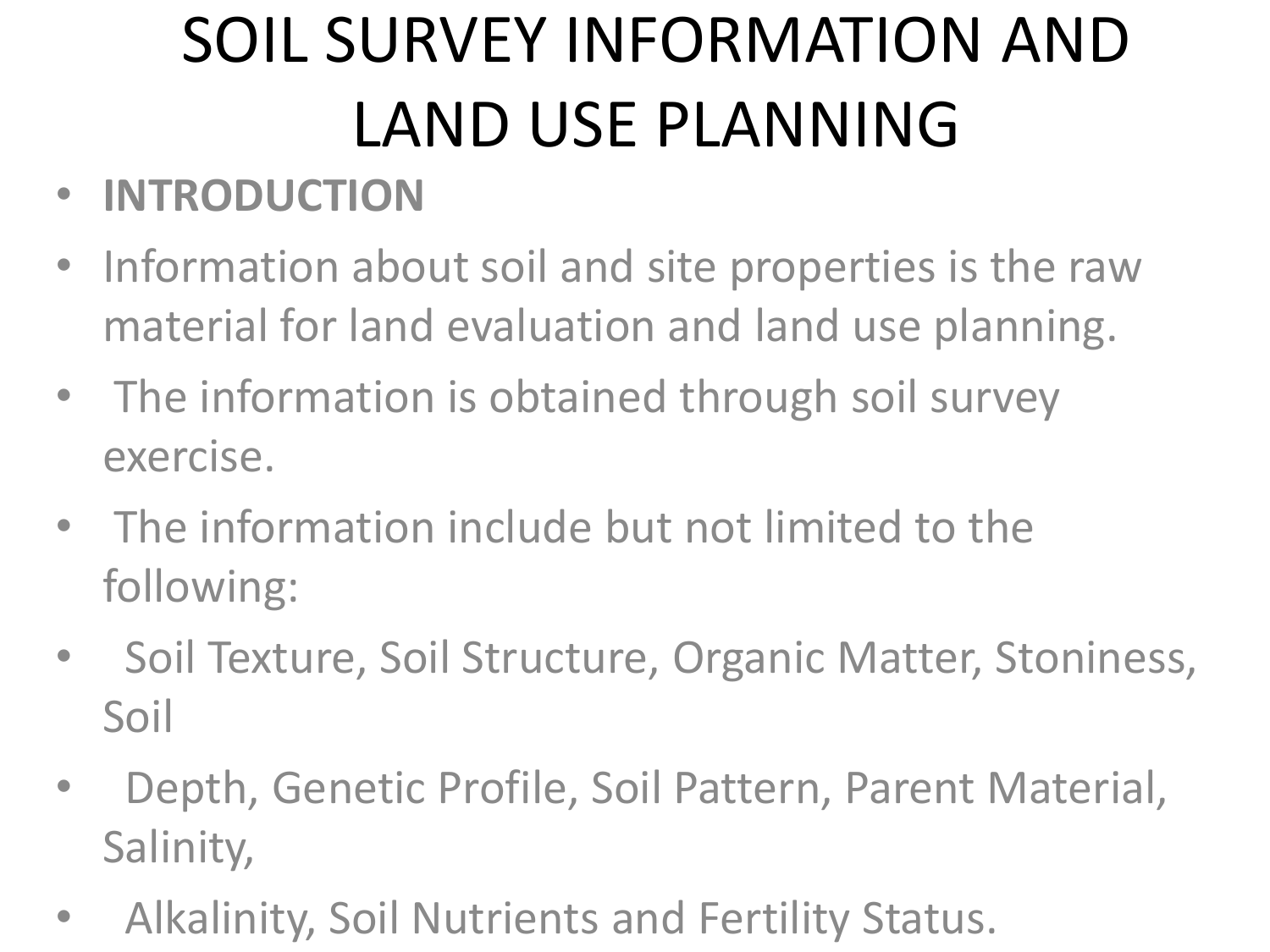- pH and Base status, CEC, Clay Mineralogy, Soil Temperature Regime, Available Water Content, Soil Moisture Regime, Permeability, Infiltration, Drainage, Wetness, Water Table, Flooding, Micro Relief, Soil Colour, Plasticity, Stickiness, Roots, Fauna, Horizon Boundary,
- Erosion, Slope / Relief, Elevation, Rainfall, Evapo-transpiration, Temperature, Growing Season, Wind, Vegetation, etc.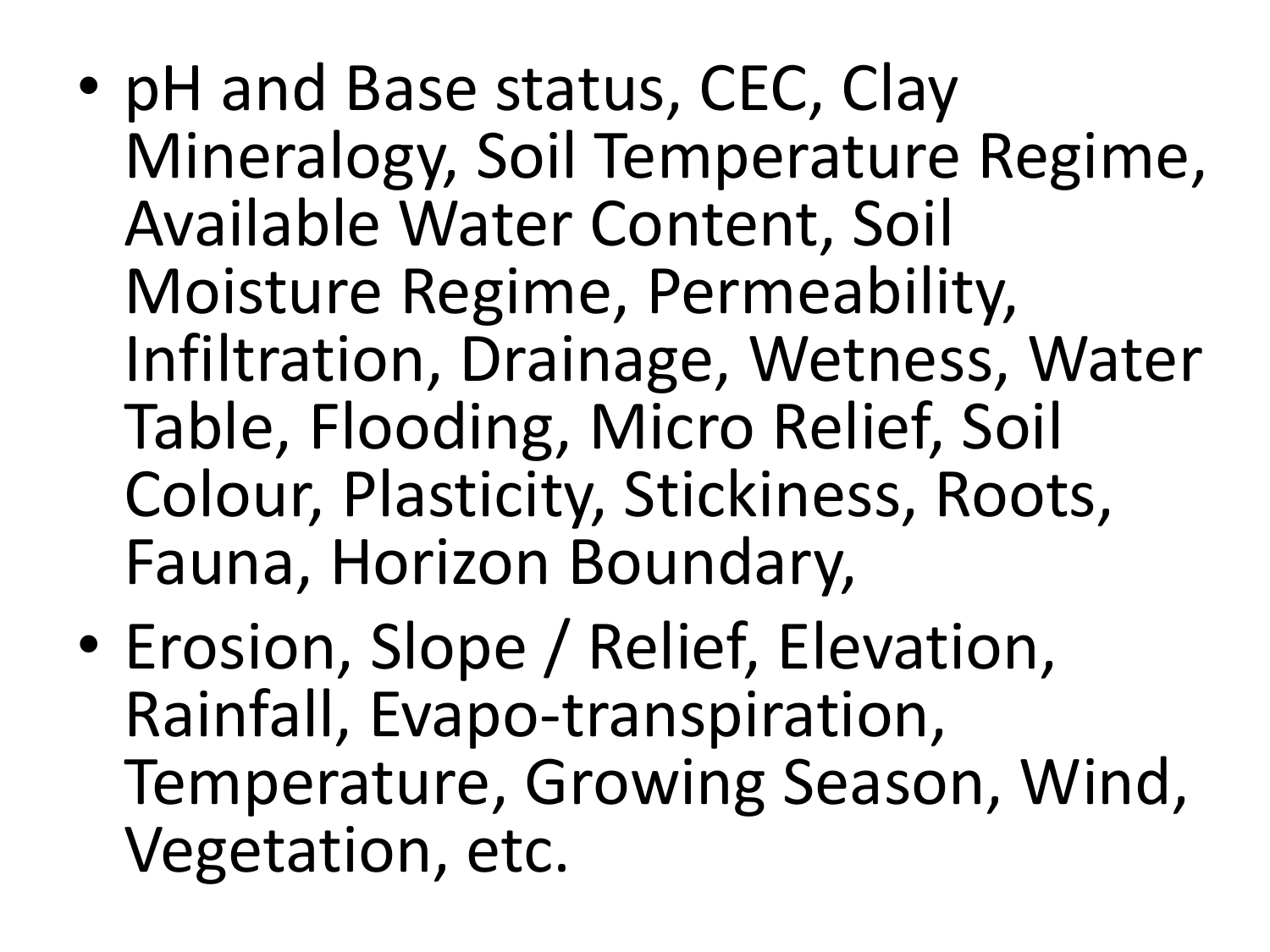- The intended land use will determine the number of data that will be collected.
- Land use is any kind of permanent or cyclic human intervention with the land to satisfy human needs (Vink, 1975).
- It is therefore the application of human control on natural ecosystems, in a relatively systematic manner, in order to derive benefits from it.
- Vink further went ahead to define land use as the result of a continuous field of tension created between available resources and human needs and acted upon by human efforts.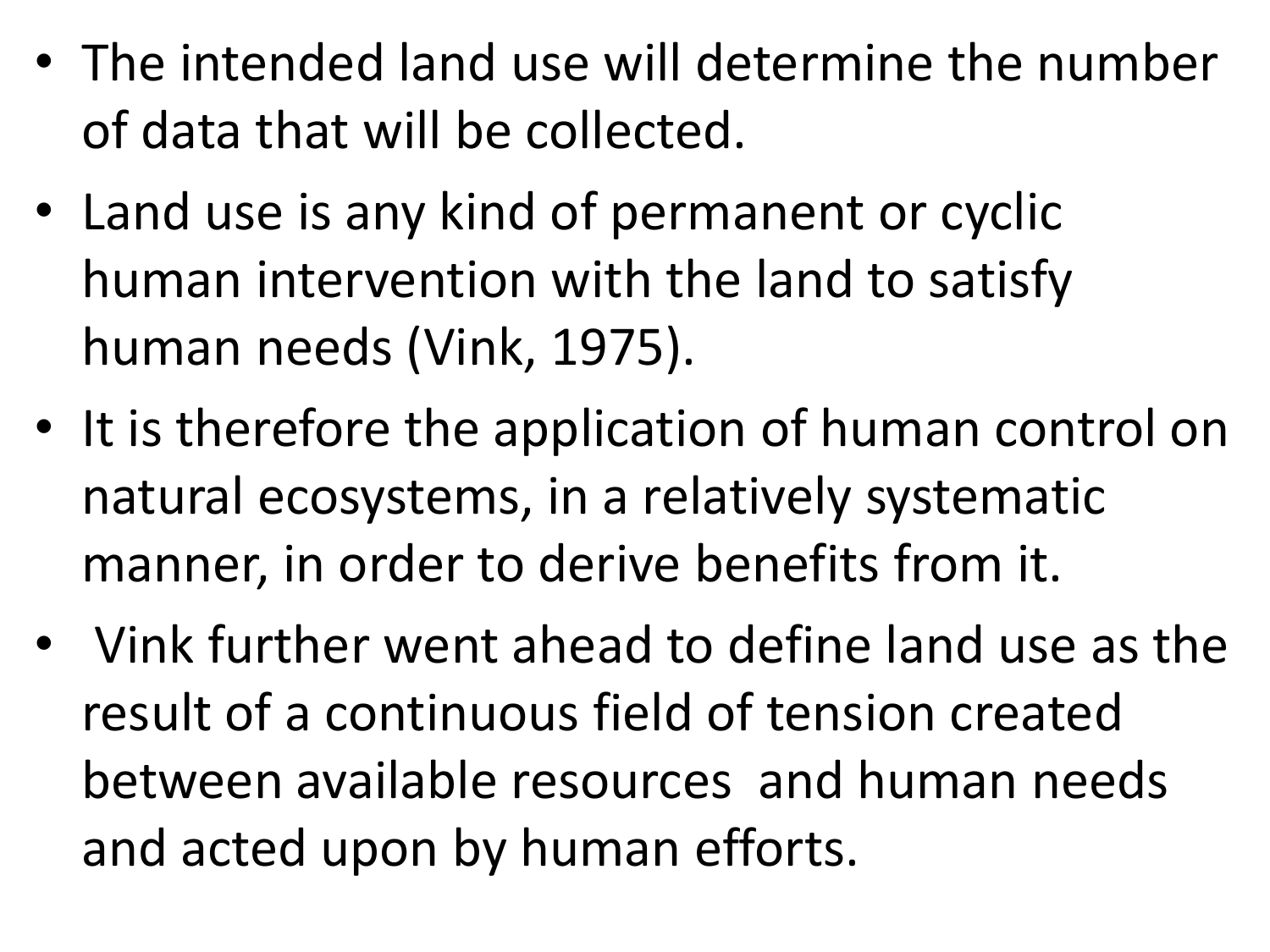- FAO defined land-use planning as the systematic assessment of land and water potential, alternatives for land use and economic and social conditions in order to select and adopt the best land-use options.
- Its purpose is to select and put into practice those land uses that will best meet the needs of the people while safeguarding resources for the future.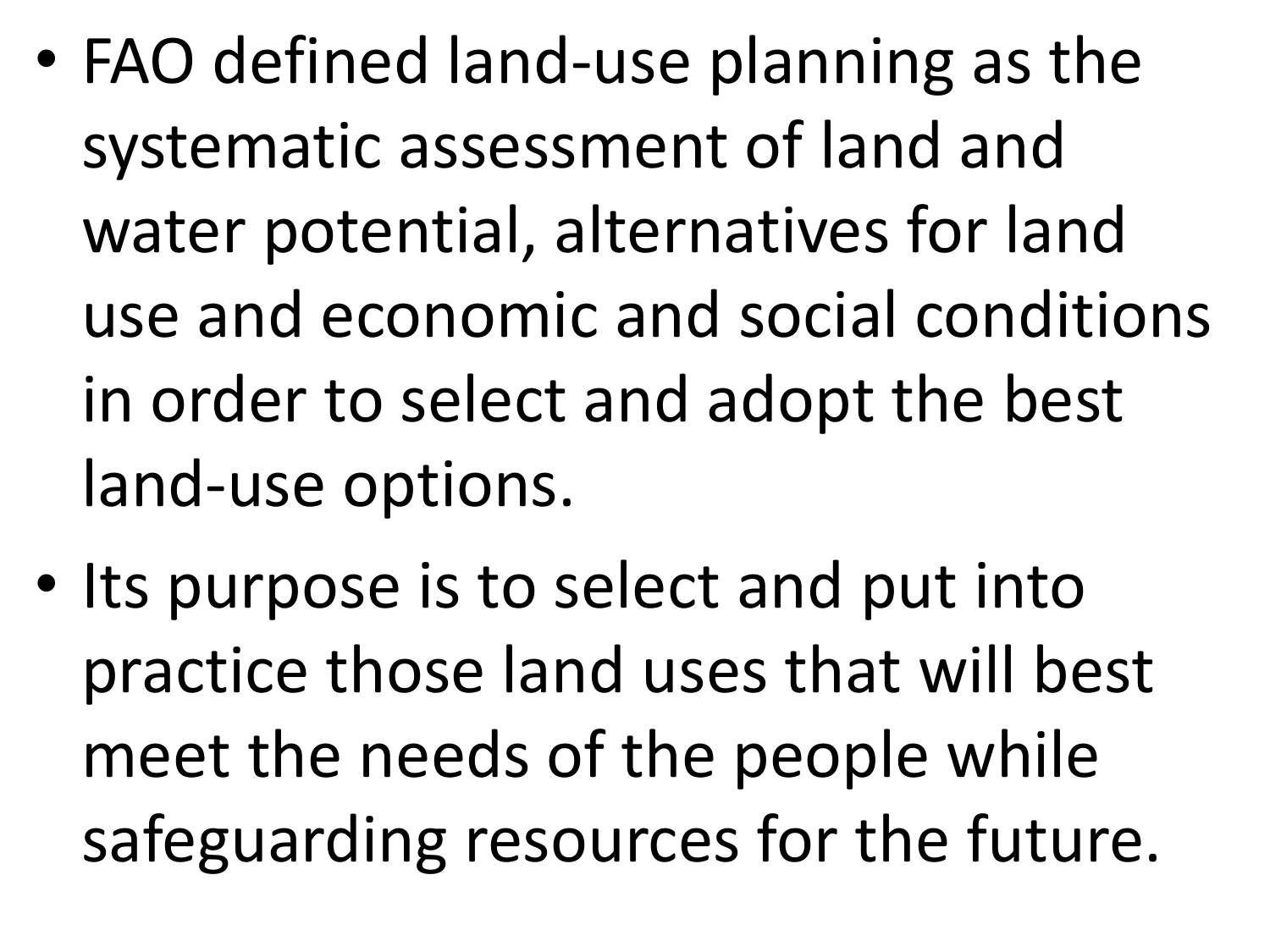- All kinds of rural land use are involved: agriculture, pastoralism, forestry, wildlife conservation and tourism.
- Planning also provides guidance in cases of conflict between rural land use and urban or industrial expansion, by indicating which areas of land are most valuable under rural use.
- Planning involves anticipation of the need for change as well as reactions to it.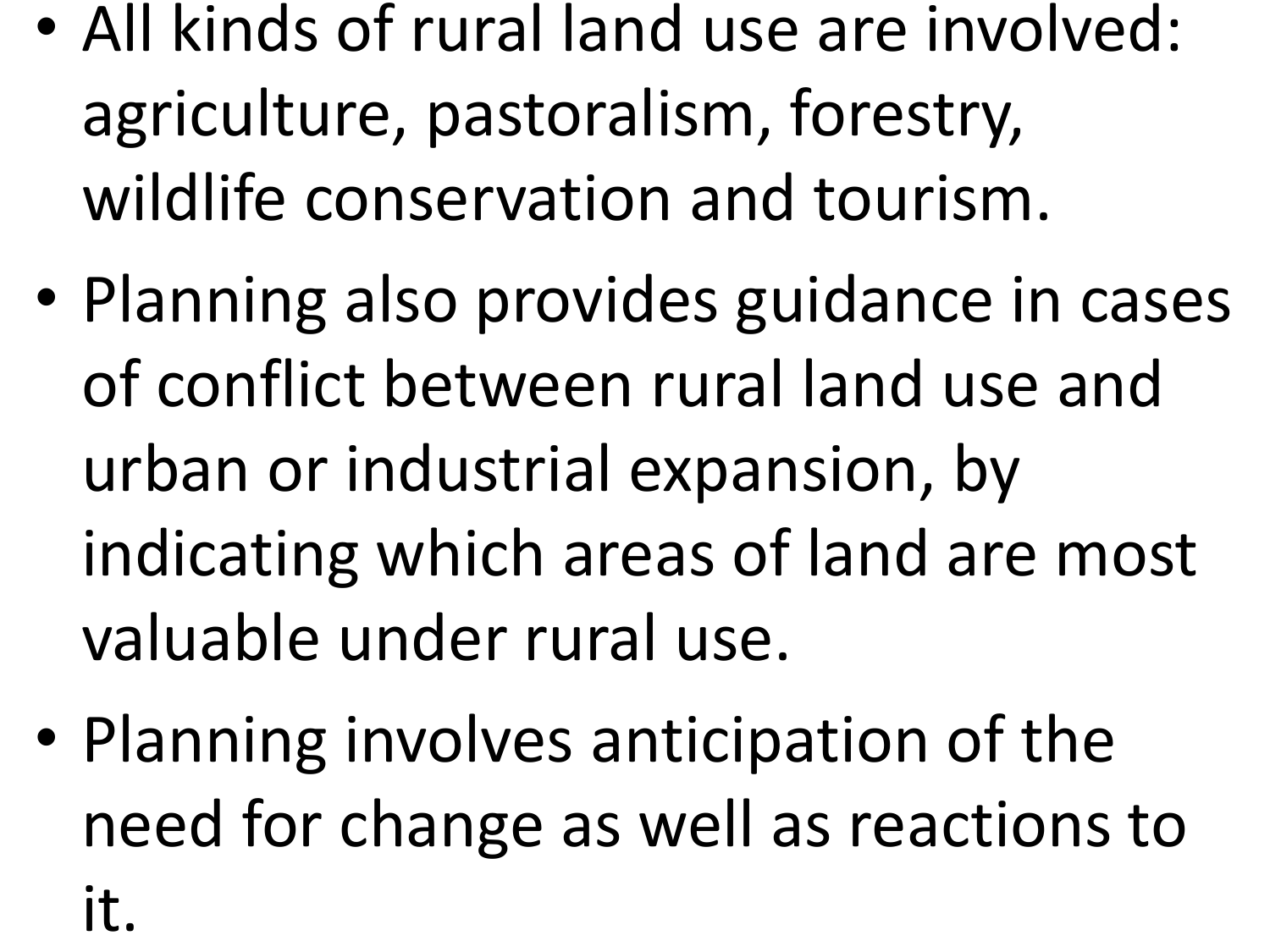- **LAND USE PLANNING**
- The major tool for land use planning is **SOIL SURVEY** from which the Soil Information Data are derived. The 3 major agricultural categorizations for land use are: **LAND CAPABILITY CLASSIFICATIONS, THE US Bureau of Reclamation (USBR) LAND CLASSIFICATION FOR IRRIGATION, and LAND SUITABILITY CLASSIFICATIONS(FAO**)
- Other minor one is Baseline Fertility Classification.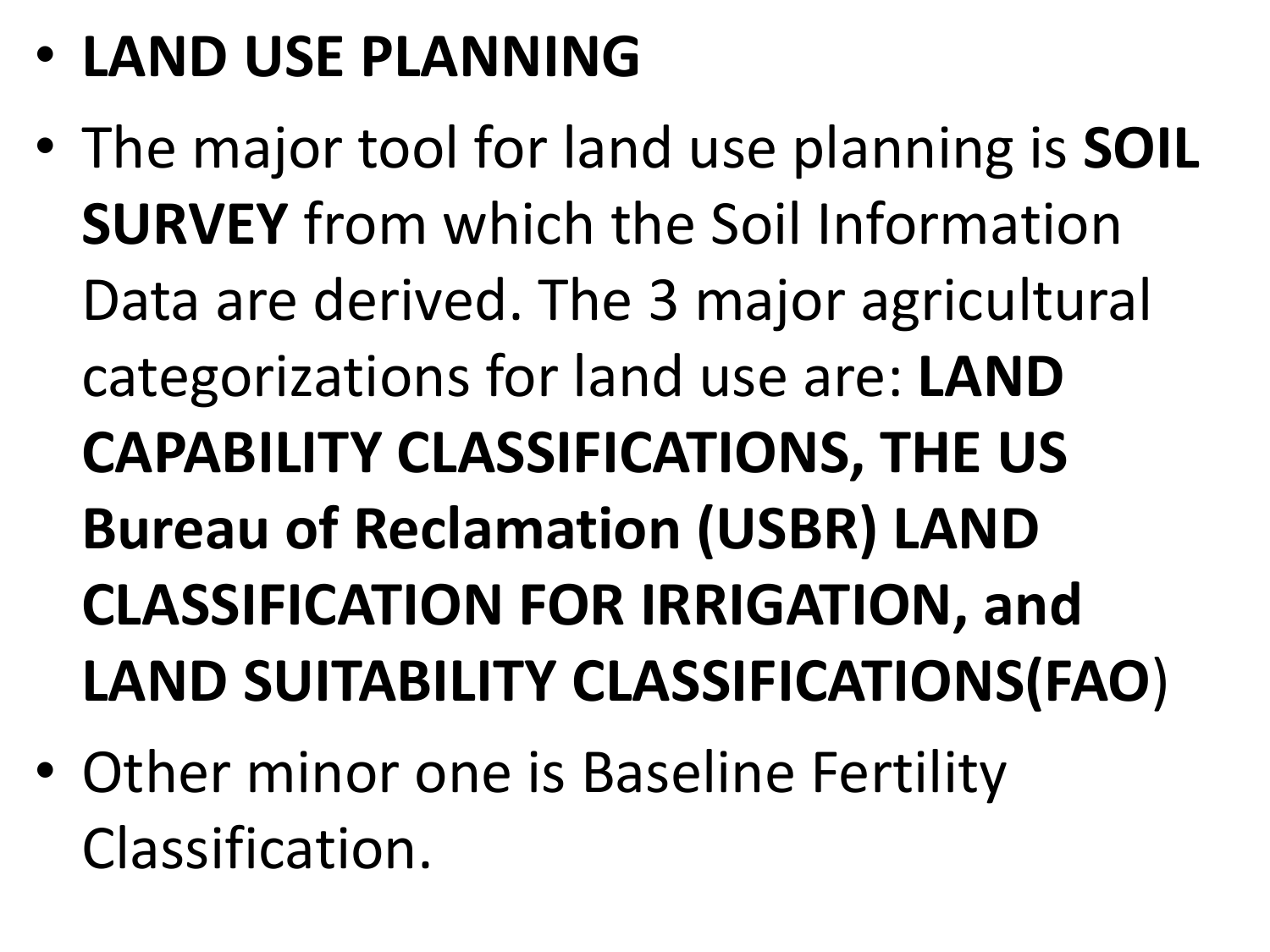- **LAND CAPABILITY CLASSIFICATION**
- This is a category system that groups land into a small number of discrete ranked categories according to the limiting values of a number of soil and site properties.
- Several countries have their own Land Capability Classification systems, but the USDA SYSTEM is the most widely accepted and adopted.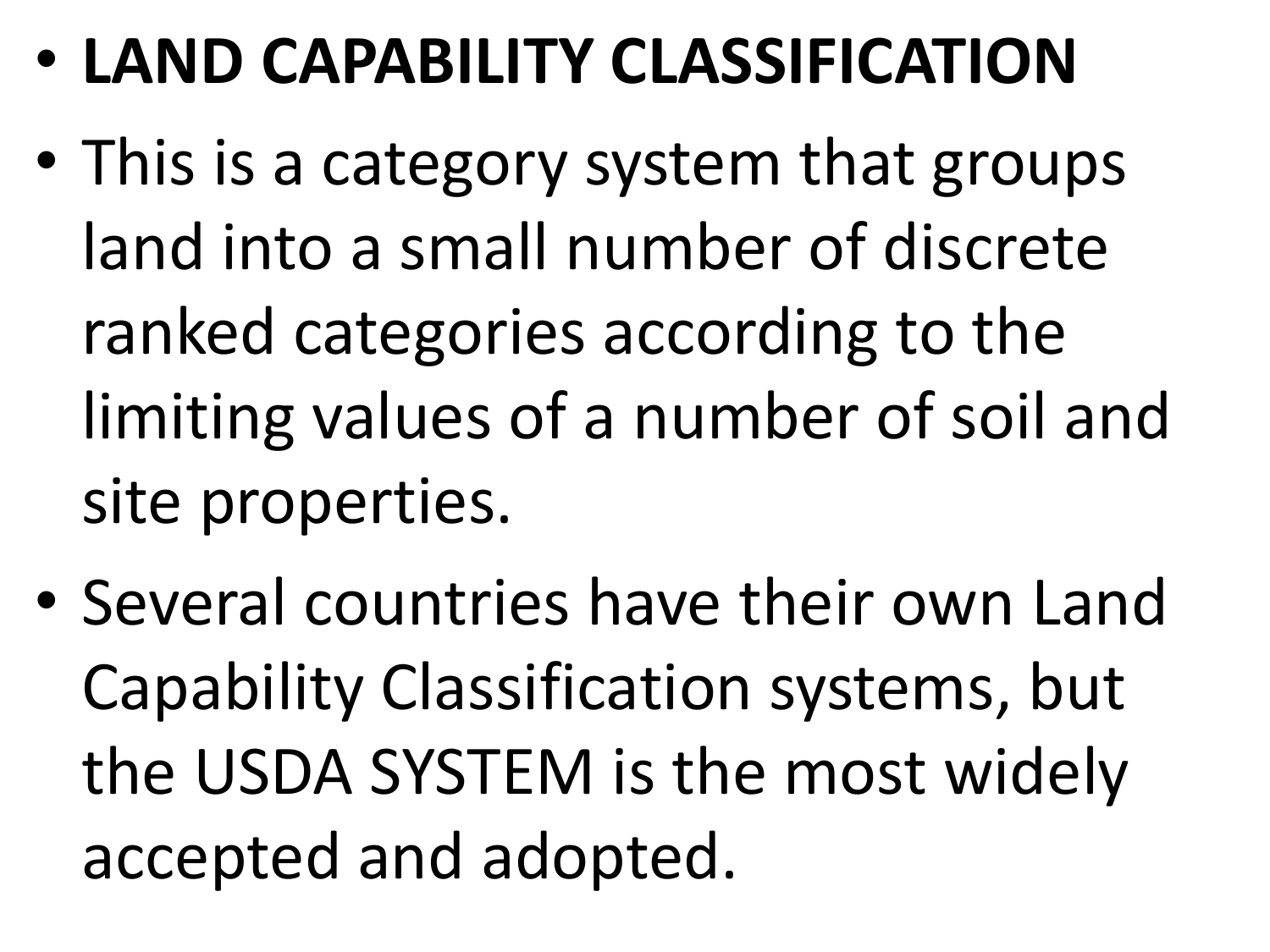**THE USDA LAND CAPABILITY CLASSIFICATION** This is the grouping of soil mapping units into a 3 level classification viz: **capability classes, capability subclasses** and **capability units**. There are 8 classes and the degree of limitation and hazard is used to define them.

- A **CABABILITY CLASS** is a grouping of capability subclasses that have the same relative degree of limitation or hazard.
- Classes are indicated by Roman numerals, the limitation to type of land use and risks of damage to the environment increasing from class I to class VIII.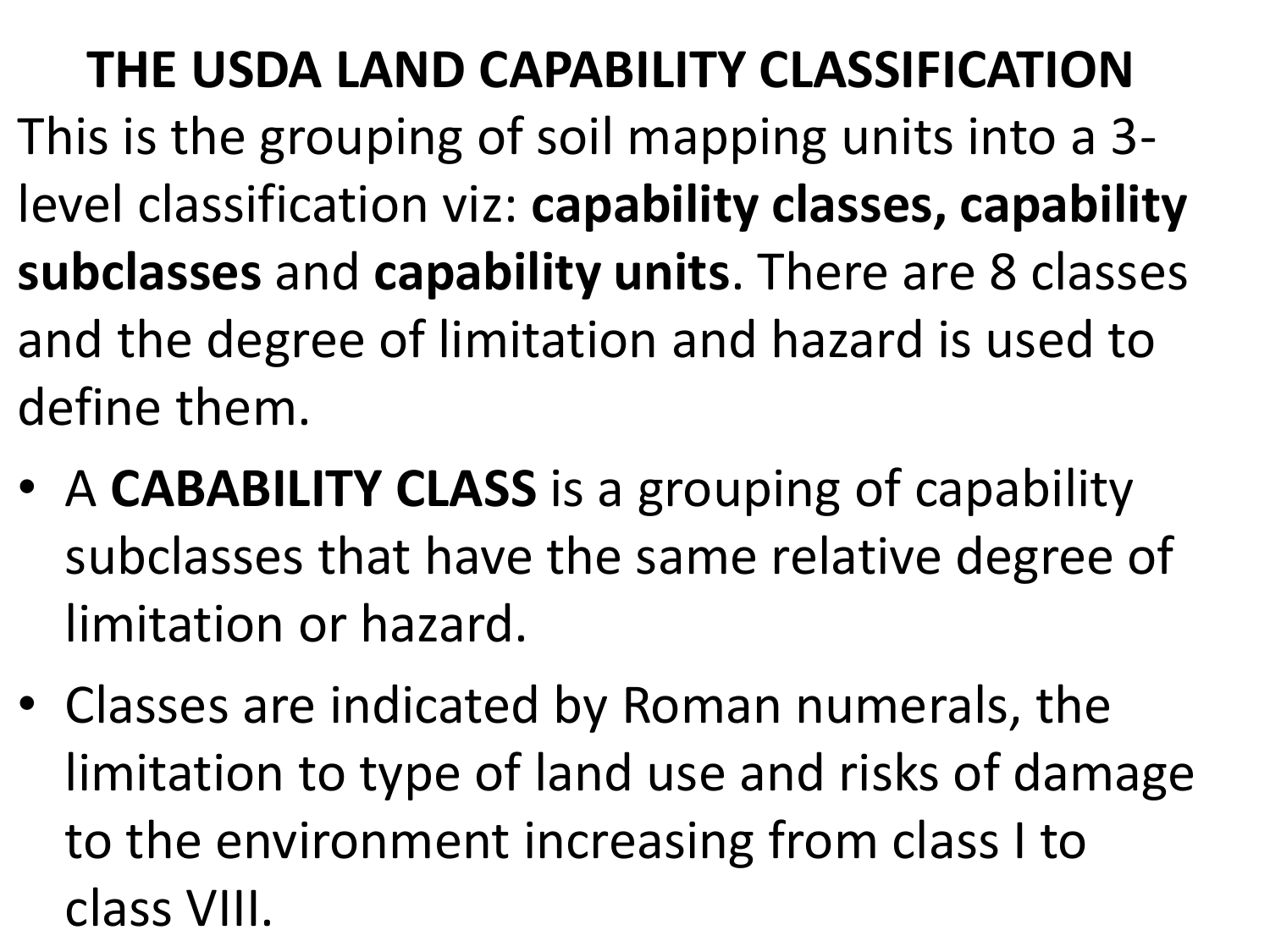- **CLASS I**: Soils with few limitations that restrict their use.
- **CLASS II:** Soils with some limitations that reduce the choice of plants or require moderate conservation practices.
- **CLASS III:** Soils with severe limitations that reduce the choice of plants or require special conservation practice, or both.
- **CLASS IV**: Soils with very severe limitations that reduce the choice of plants, require very careful management or both.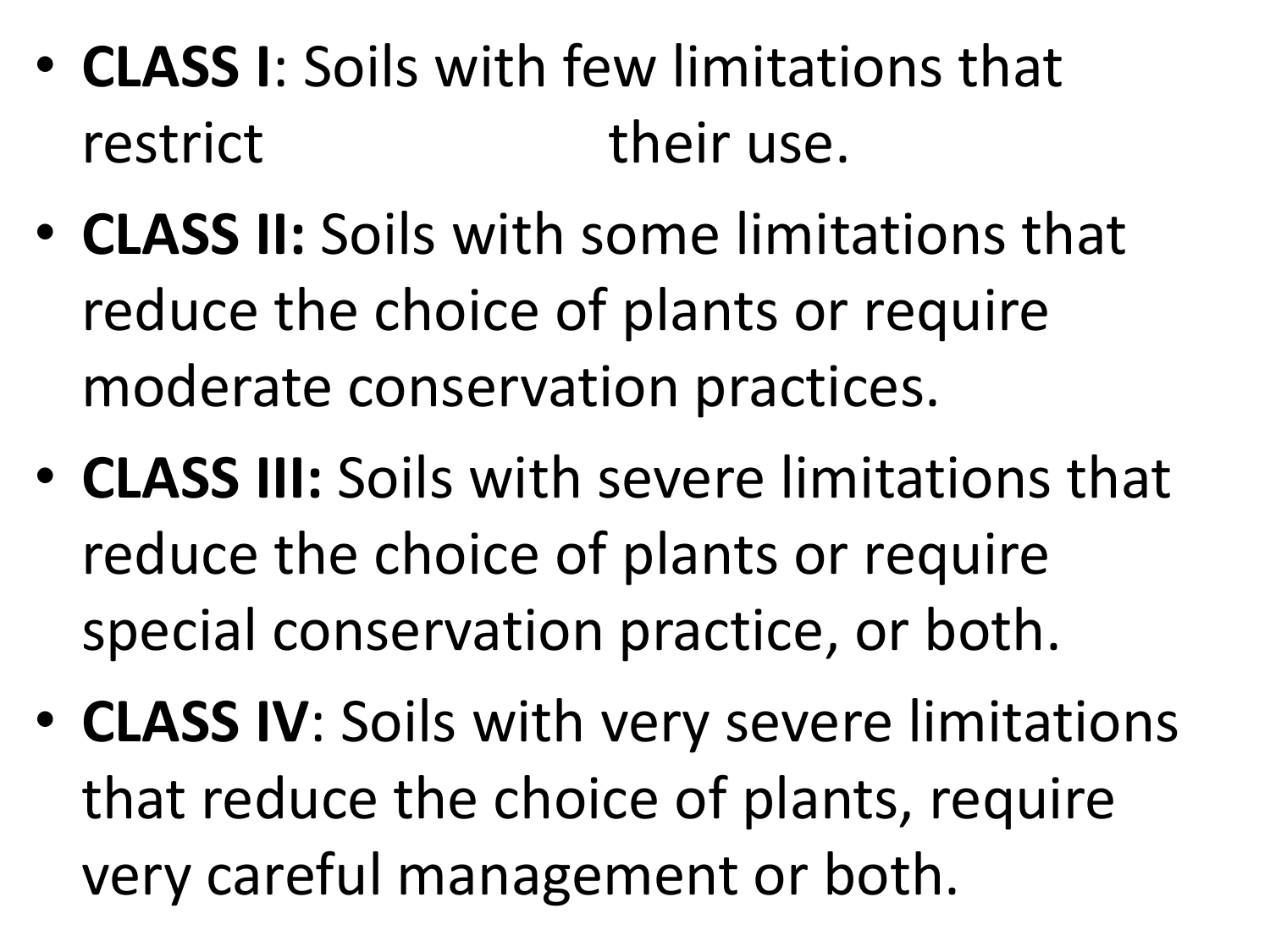- **CLASS V**: Soils with little or no erosion hazard, but with other limitations impracticable to remove, that limit their use largely to pasture, range, woodland or wildlife. This class could be wet or flooded at times or stony or with climatic limitations.
- **CLASS VI**: Soils with very severe limitation that make them generally unsuited to cultivation and limit their use largely to pasture or range, woodland, or wildlife, i.e. steep slope, severe gully erosion , stoniness, shallow rooting zone, saline soils, severe climate, etc.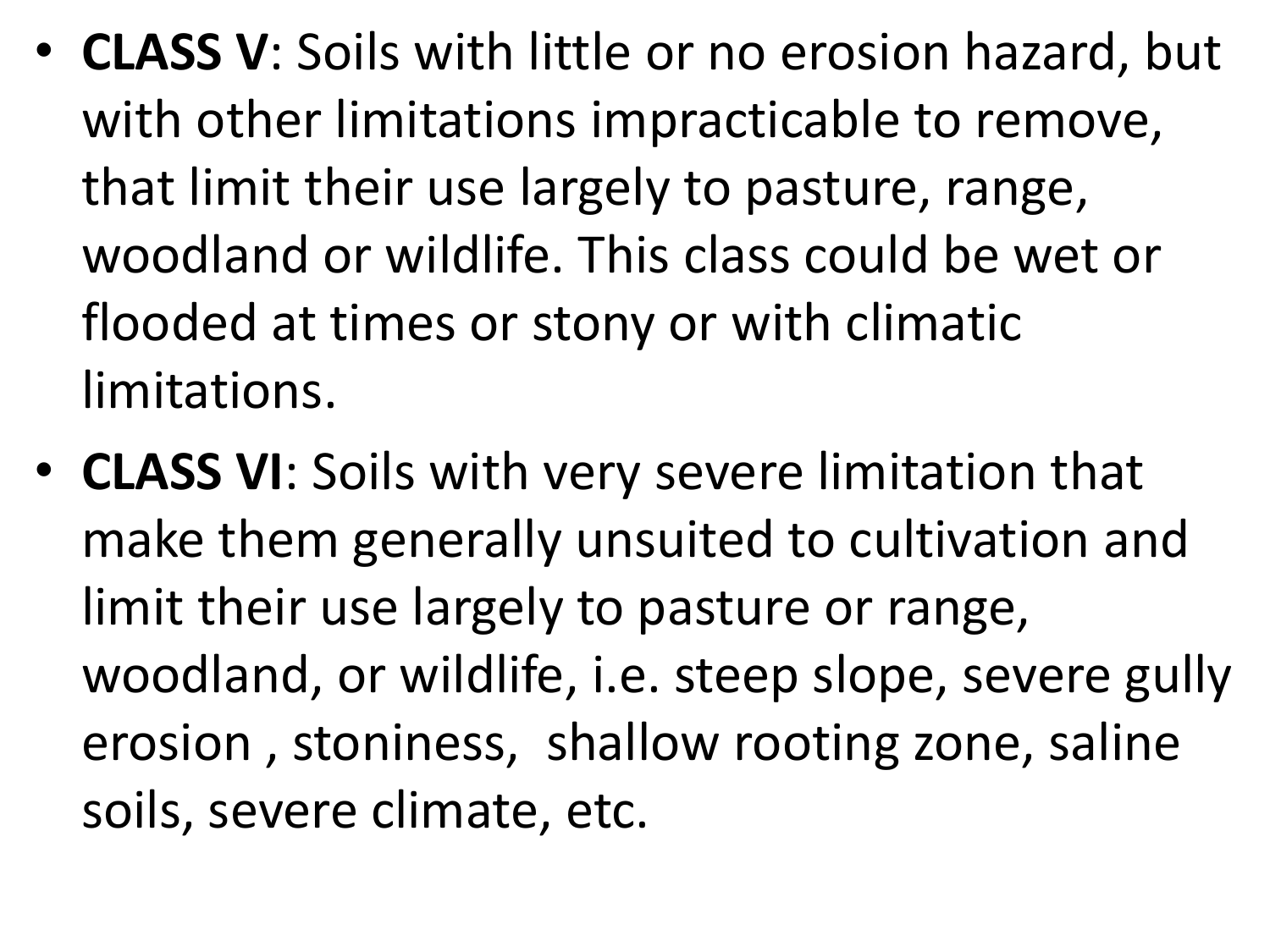- **CLASS VII:** Soils with very severe limitations that make them unsuited to cultivation and restrict their use largely to grazing, woodland, or wildlife, i.e. very steep slope, serious gully erosion, stoniness, rock outcrops, salinity, etc.
- **CLASS VIII**: Soils and landforms with limitations that preclude their use for commercial plant production and restrict them to recreation, wildlife, water supply, or aesthetic purposes.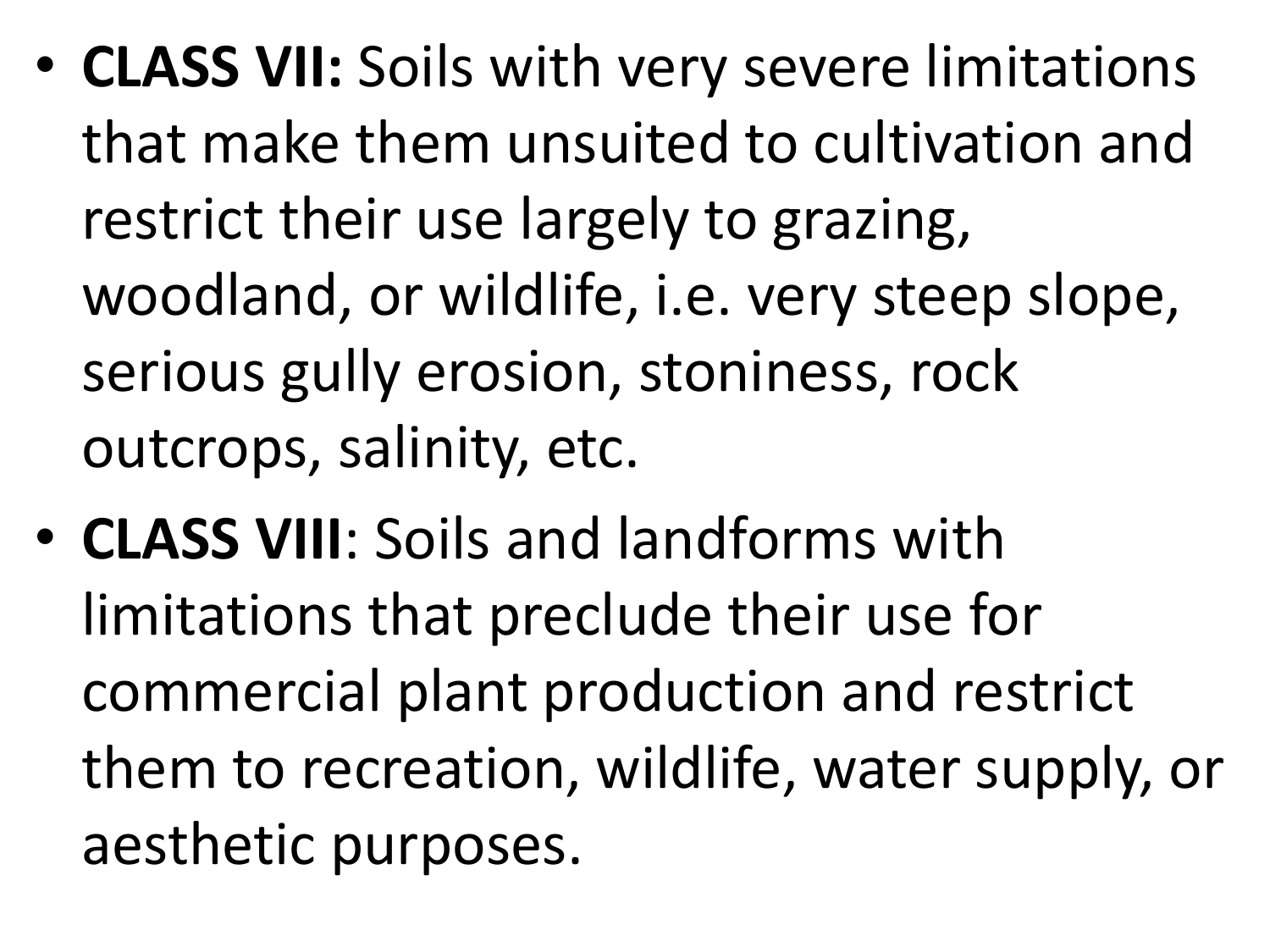- **A capability subclass** is a grouping of capability units that have the same kinds of limitation or hazard. These kinds are indicated by lower-case subscripts, as follows: Erosion hazard (e), Excess water (w), Soil root-zone limitations (s), and Climatic limitations (c).
- **A capability unit** is a grouping of soil mapping units that have the same potential, limitations and management responses. Units are shown by Arabic numbers, i.e. II-2, III-1, IV-3, etc. All soils within a capability unit can be used for similar crops, require similar management practices, and soil conservation measures and have a comparable production potential.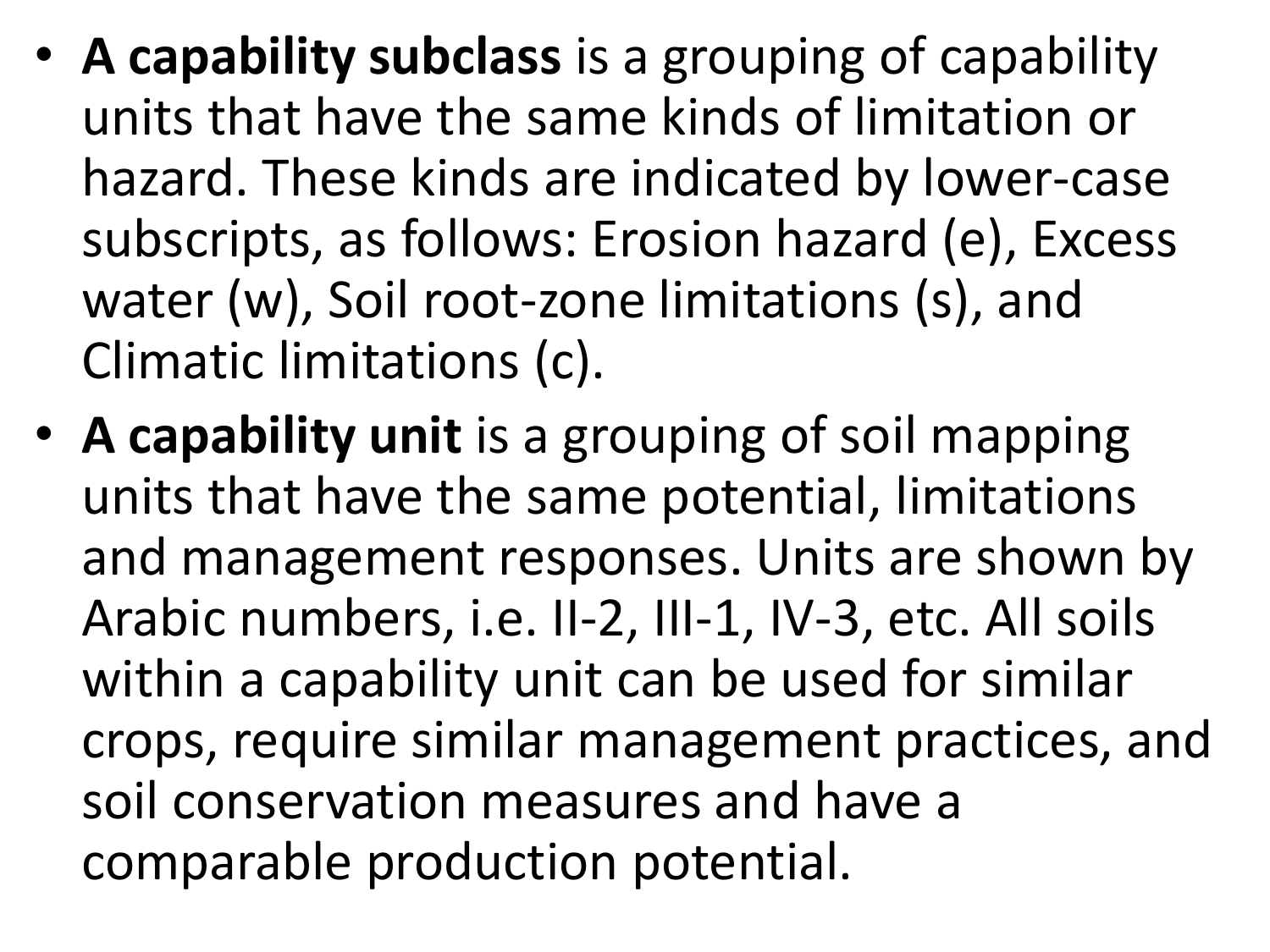## • **THE US Bureau of Reclamation (USBR) LAND CLASSIFICATION FOR IRRIGATION**

- Widely used for assessment of land for their suitability for irrigation projects.
- 6 classes are recognized.
- CLASS 1 Arable: highly suitable, produce profitable crops, deep soils, free from harmful salts, have high payment capacity.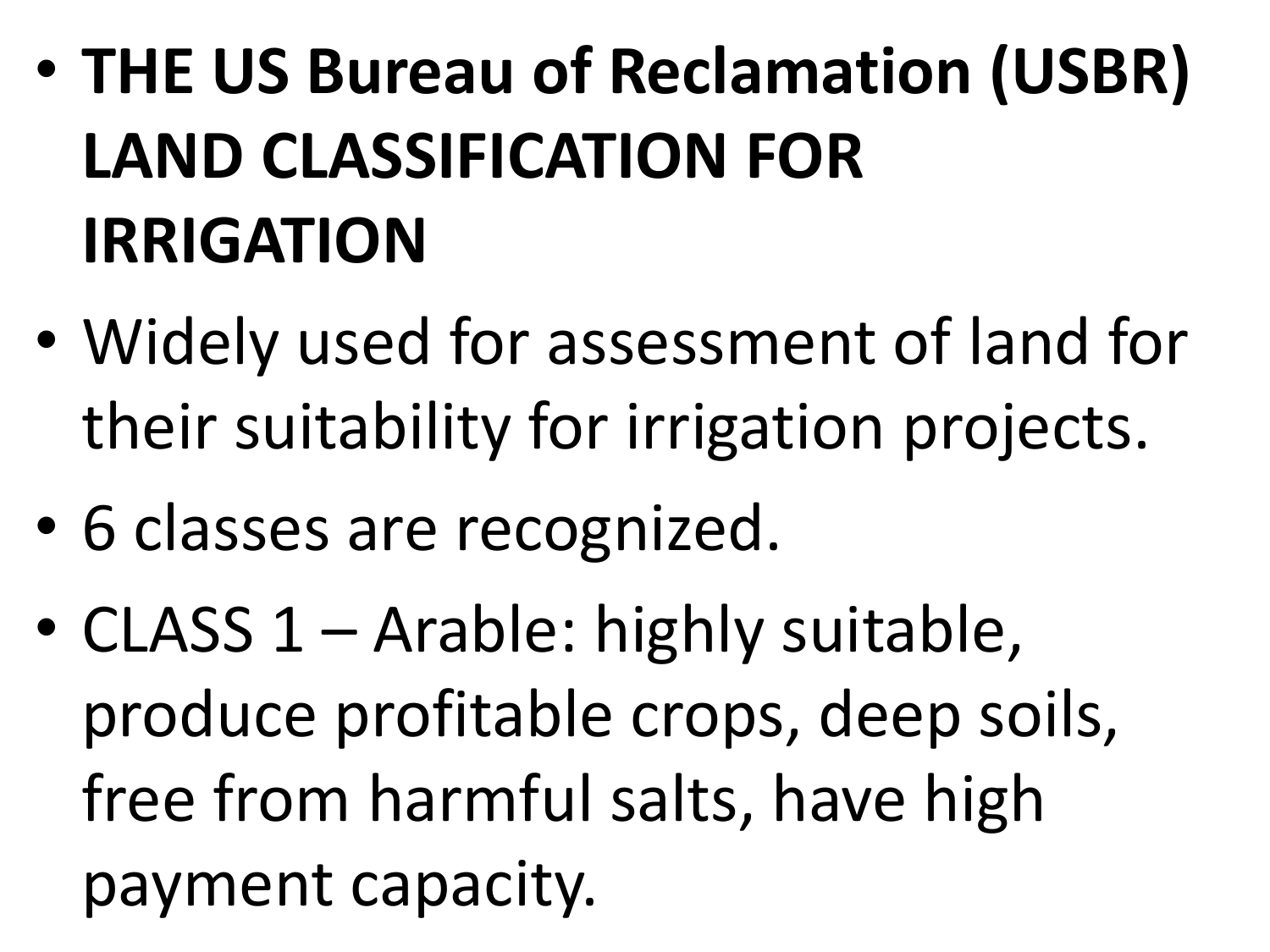- **CLASS 2** Arable: moderately suitable, more costly to develop, intermediate payment capacity.
- **CLASS 3**  Arable: marginally suitable, with many limitations like soil, relief or drainage, expensive to develop, adequate payment capacity.
- **CLASS 4** Limited Arable or special Use: lands with excessive deficiencies resulting in restricted use or special use, deficiencies could be corrective or non-corrective, could be managed for fair payment capacity.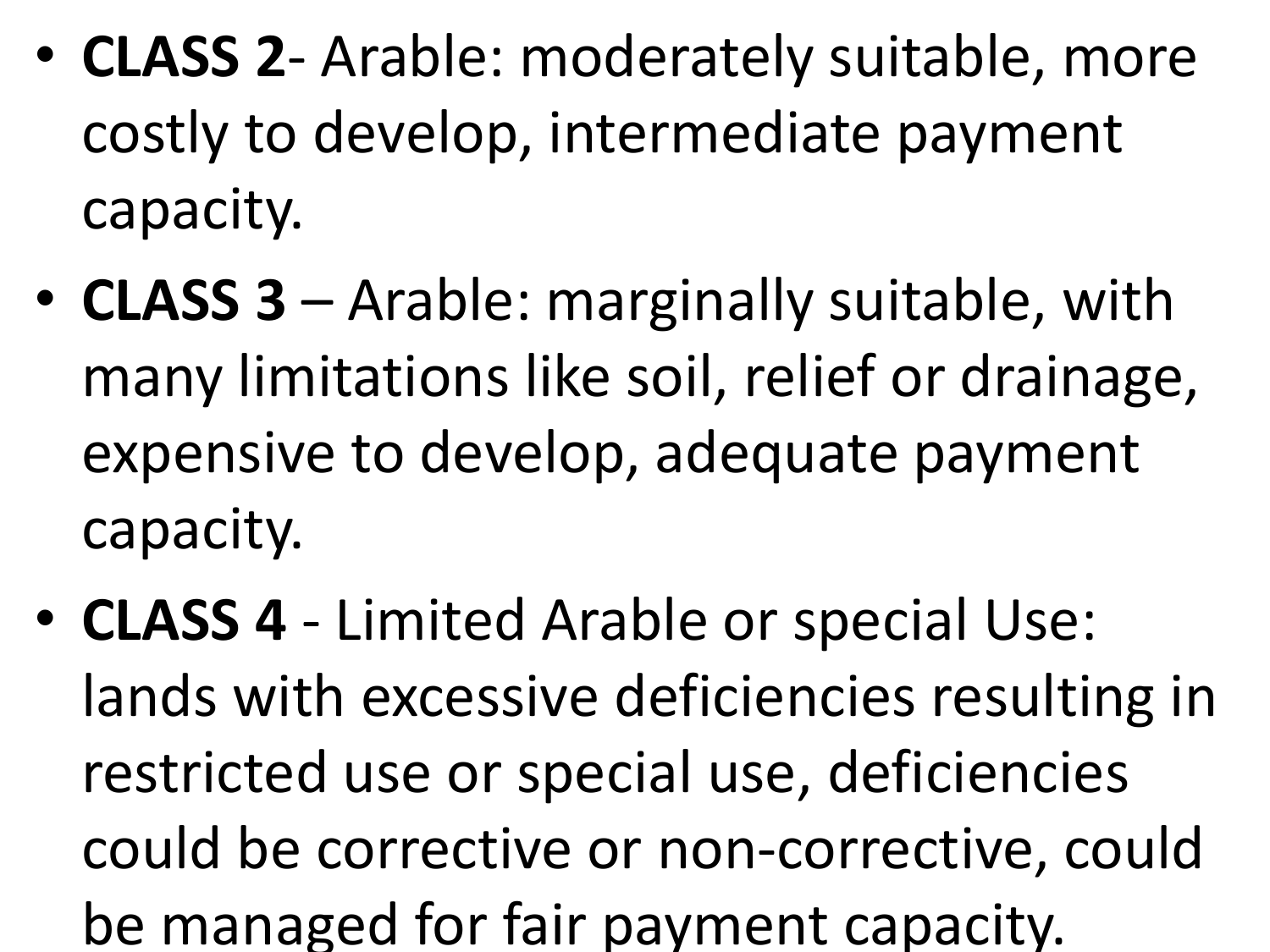- **CLASS 5** Non-Arable: not suitable for irrigation under existing conditions, have a potential value to warrant segregation for special study, or their arability is dependent upon additional project construction.
- **CLASS 6** Non-Arable: not suitable, not considered as project land, with no sufficient payment capacity.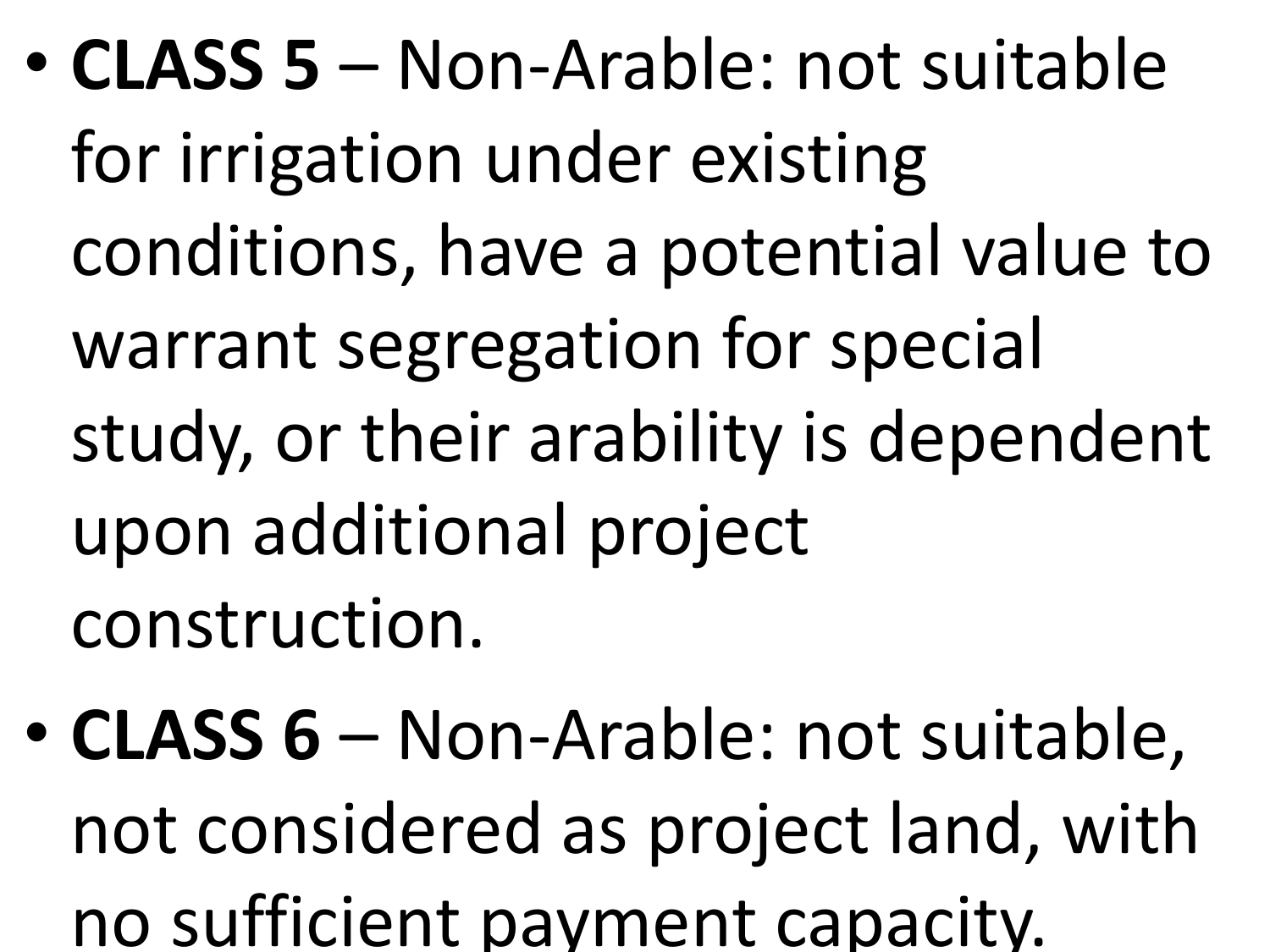• **SUBCLASSES**: The basic

subclasses are: s, t, d, st, sd, td and std . The reason for placing areas in a class lower than class 1 will be indicated by appending the letters s, t, or d, to the class number to show whether the deficiency is in soils,s, topography,t, or drainage,d, .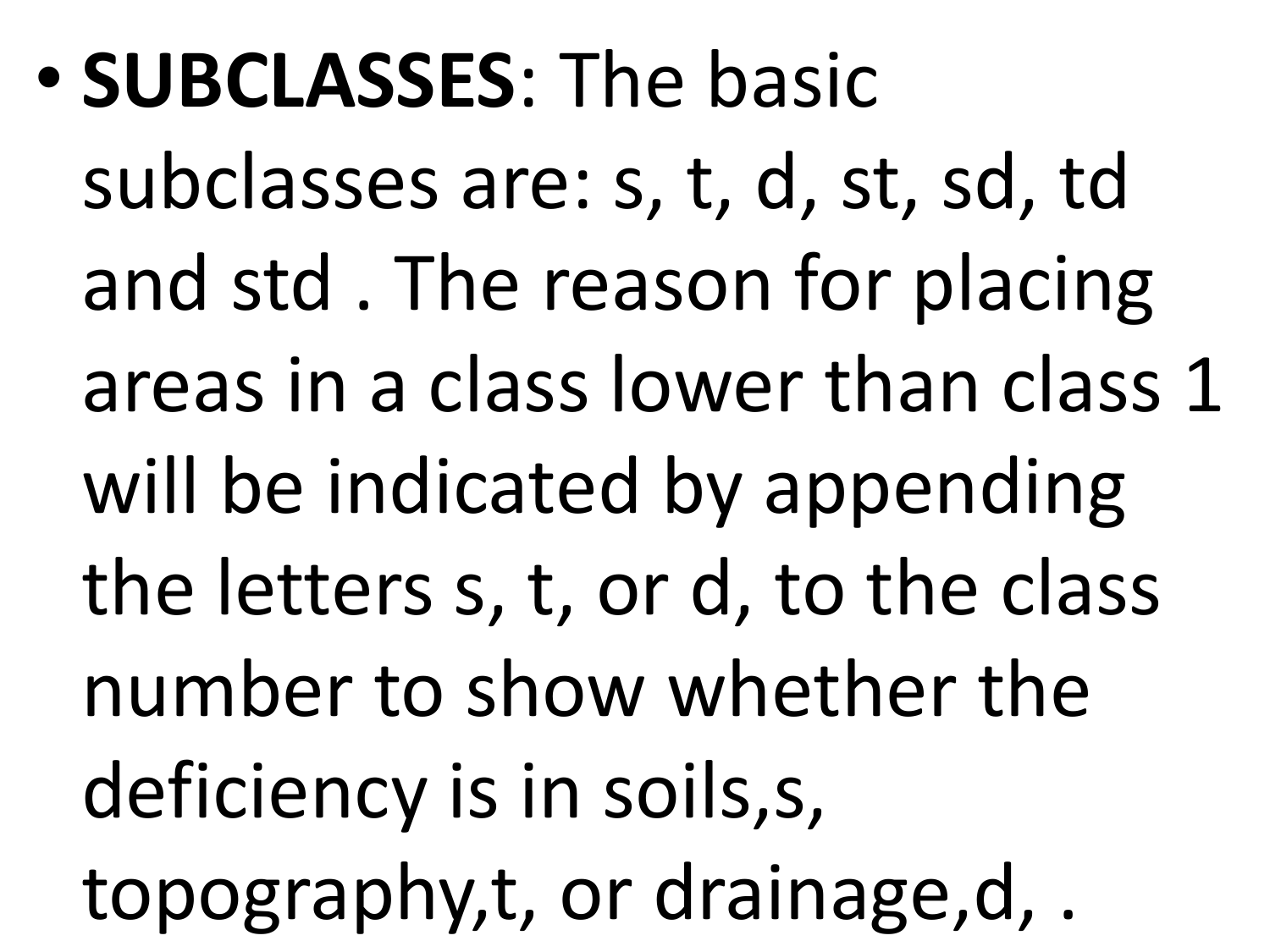## **LAND SUITABILITY CLASSIFICATION (FAO)**

- Defined as the fitness of a tract of land for a specified kind of land use (FAO, 1976).
- There are 4 categories: **ORDER, CLASS, SUBCLASS and UNIT.**
- **2 Orders: Suitable(S) and Not Suitable(N)** .
- **Order Suitable (S):** Lands on which sustained use for defined purpose in the defined manner is expected to yield benefit that will justify required recurrent inputs without unacceptable risk to land resources on the site or adjacent area.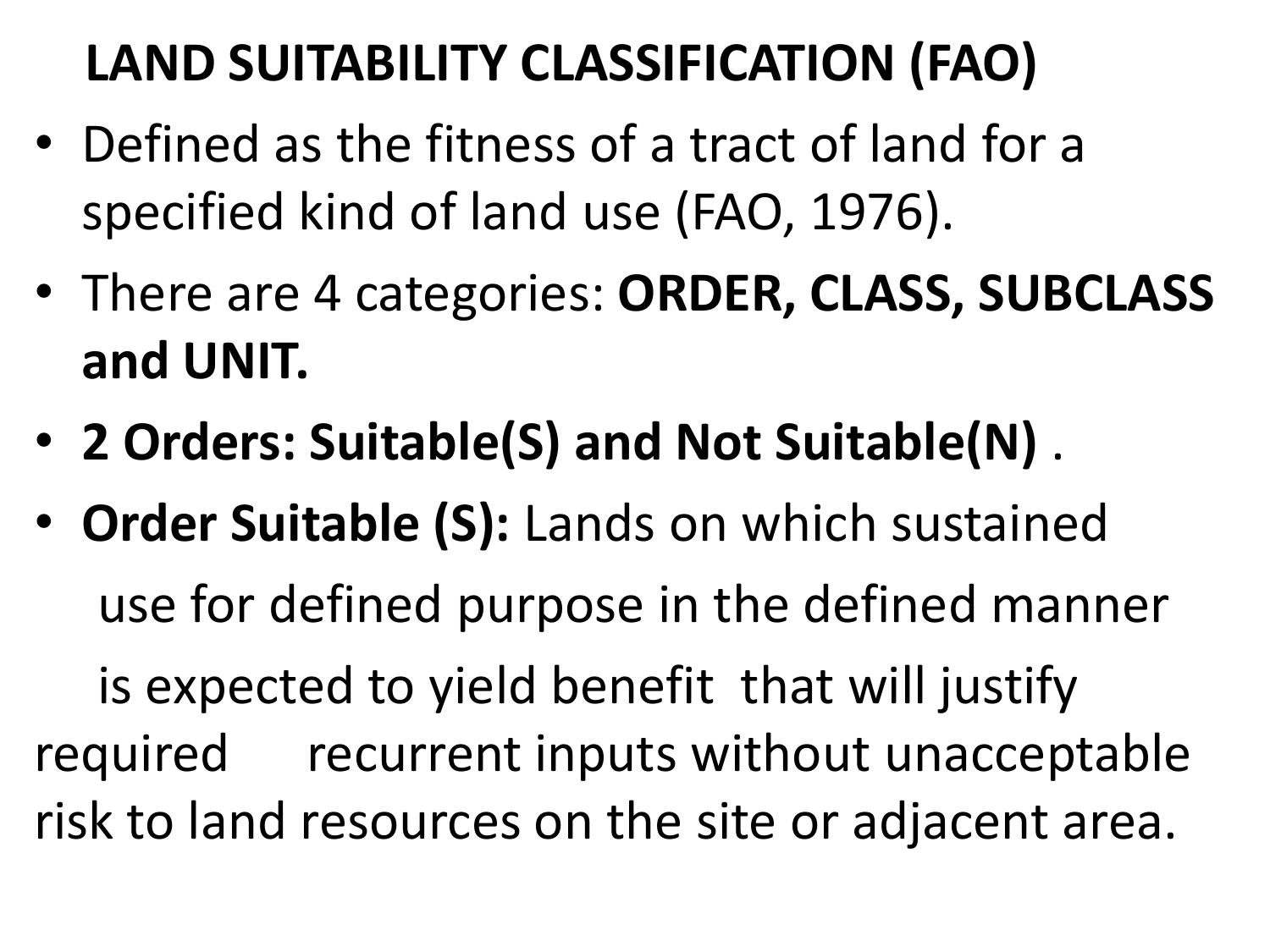• **Order Not Suitable (N):** This refers to lands with characteristics which appear to preclude its sustained use for the defined purpose in defined manner or which would create production, upkeep and/or conservation problems requiring a level of recurrent inputs unacceptable at the time of interpretation (FAO,1976).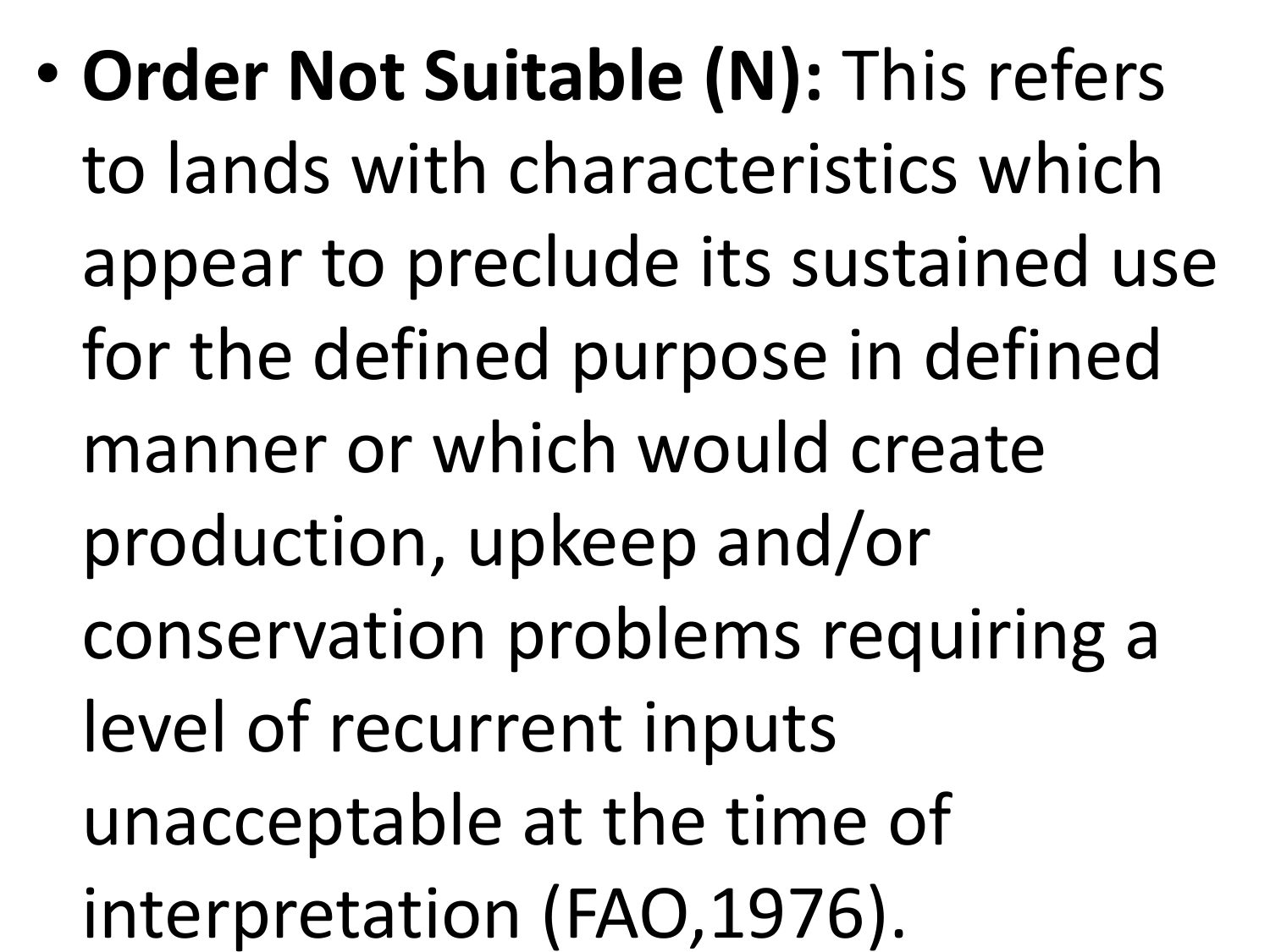- **3 Classes in Order S and 2 Classes in Order N.**
- S 1 Highly suitable
- S 2 Moderately suitable
- S 3 Marginally suitable
- N 1 Actually unsuitable but potentially suitable
- N 2 Actually and potentially unsuitable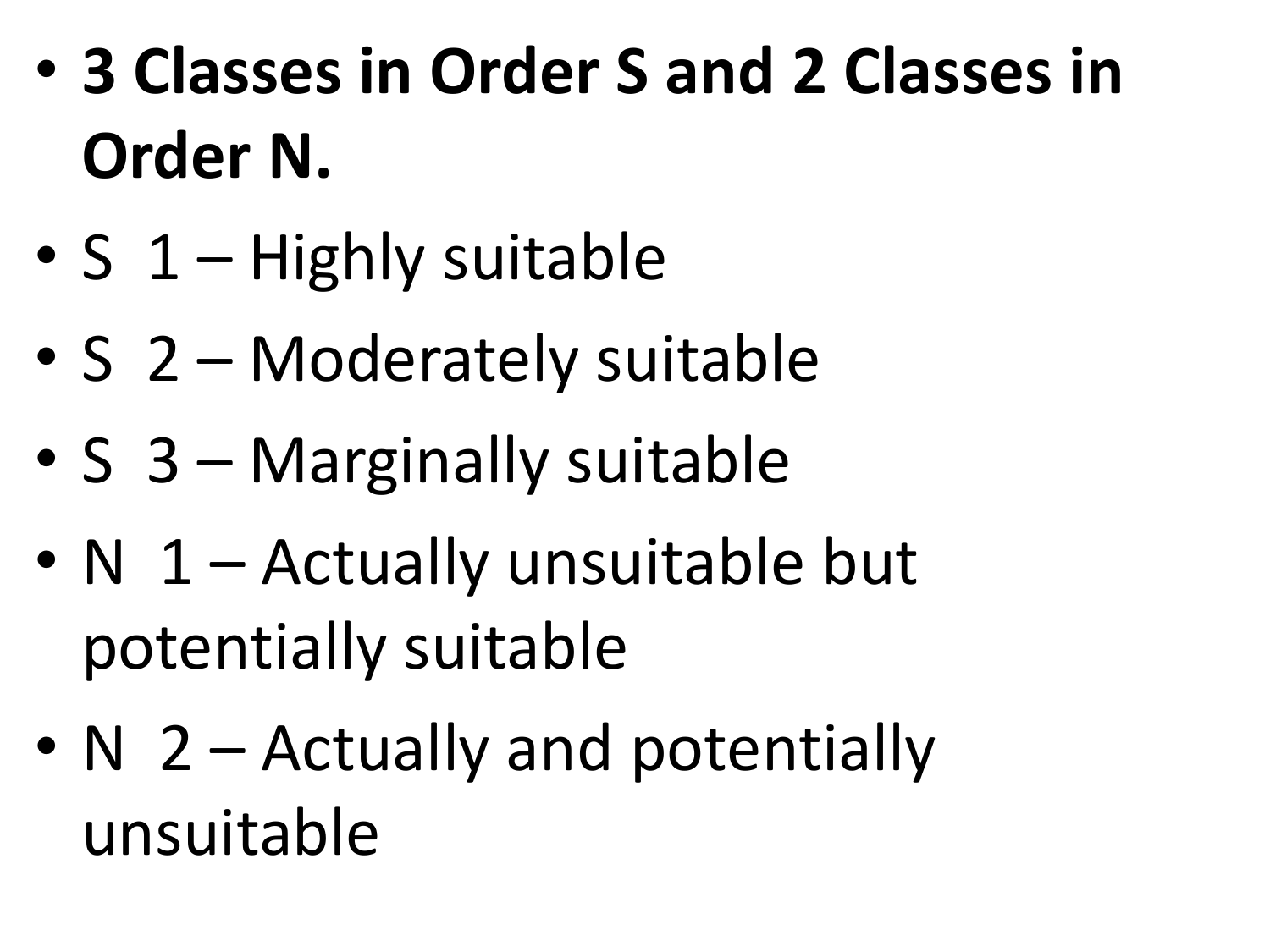- **Order Suitable S , SUBCLASSES**: Indicate kinds of limitations, i.e. c – climatic limitation, wetness  $-$  w, t  $-$  topography limitation, salinity limitation  $-$  n, f  $$ fertility limitation and physical soil  $limitation - s$ , etc.
- Suitability Units are subdivisions of subclasses differing in detail aspects of their production, characteristics or management requirements. They are numbered successively, i.e. S2w<sub>1</sub>, S2w<sub>2</sub>.